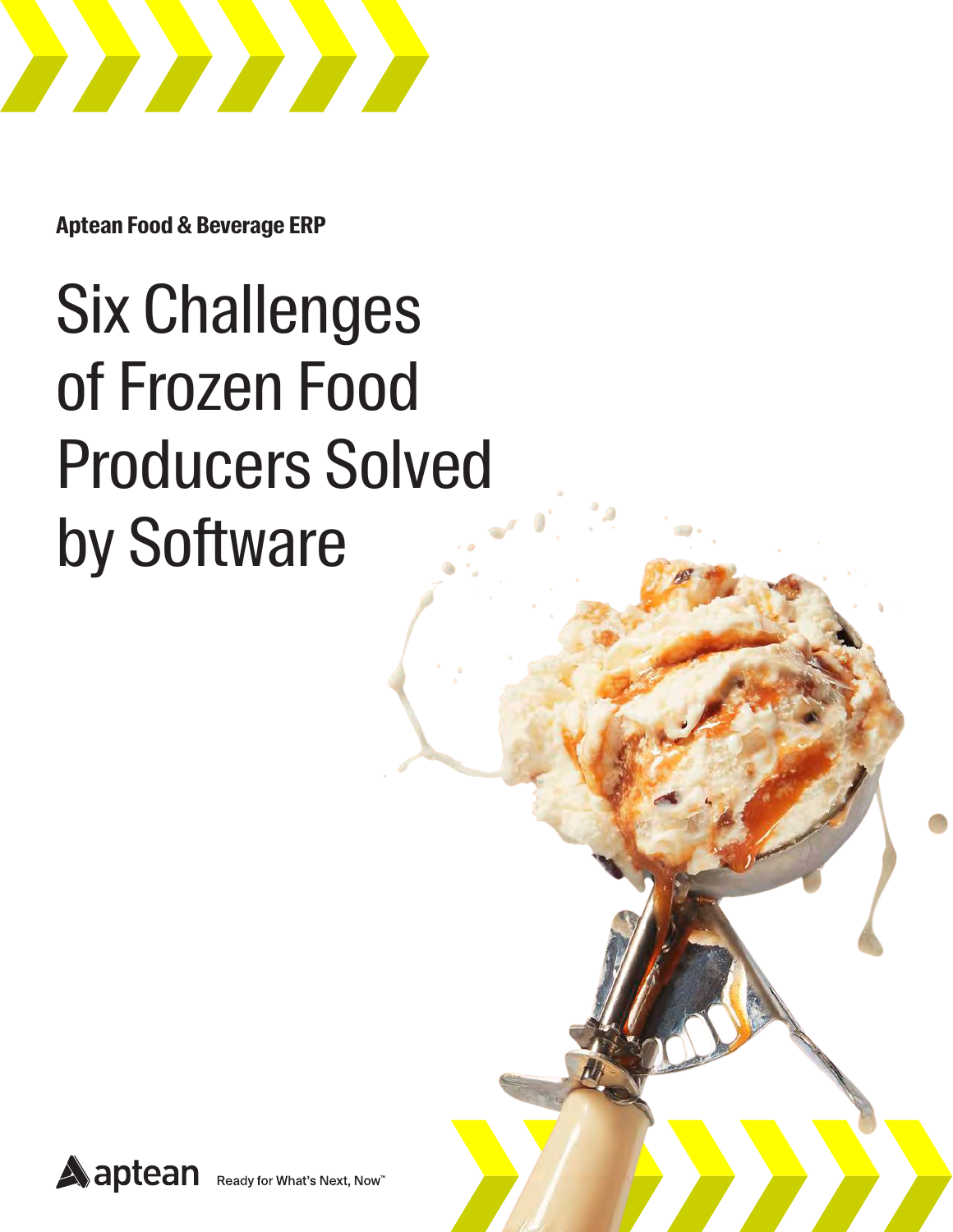

As a player in the competitive frozen food industry, your business needs every advantage in order to grow and enable sales. You've got to have the right tools to manage inventory, nurture relationships with partners and ensure maximum efficiency.

Here are six of the biggest pain points for frozen food manufacturers and the ways in which technology can help solve the problems they present.

#### **1. Inaccurate Inventory Control**

If you don't have a good understanding of what you have and what you need, how can you act with the agility and confidence it takes to seize opportunities and avoid pitfalls? This is why you need to have complete visibility of your inventory, as well as details like shelf life and expiry.

Purpose-built enterprise resource planning (ERP) solutions give you total ownership over your resources. With the right platform in place, you can really own your inventory data from the start of the supply chain to the end.

#### **2. Lack of Communication Between Tools**

When departments and systems operate within their own silos, lines get crossed and efficiency suffers. That sort of disjointed approach will compromise sales and fulfillment and hamper your business.

One of the greatest strengths of good ERP solutions is their ability to integrate all of your processes and teams—they let you operate from a "single version of the truth." This is critical when you need to quickly analyze information for a critical decision.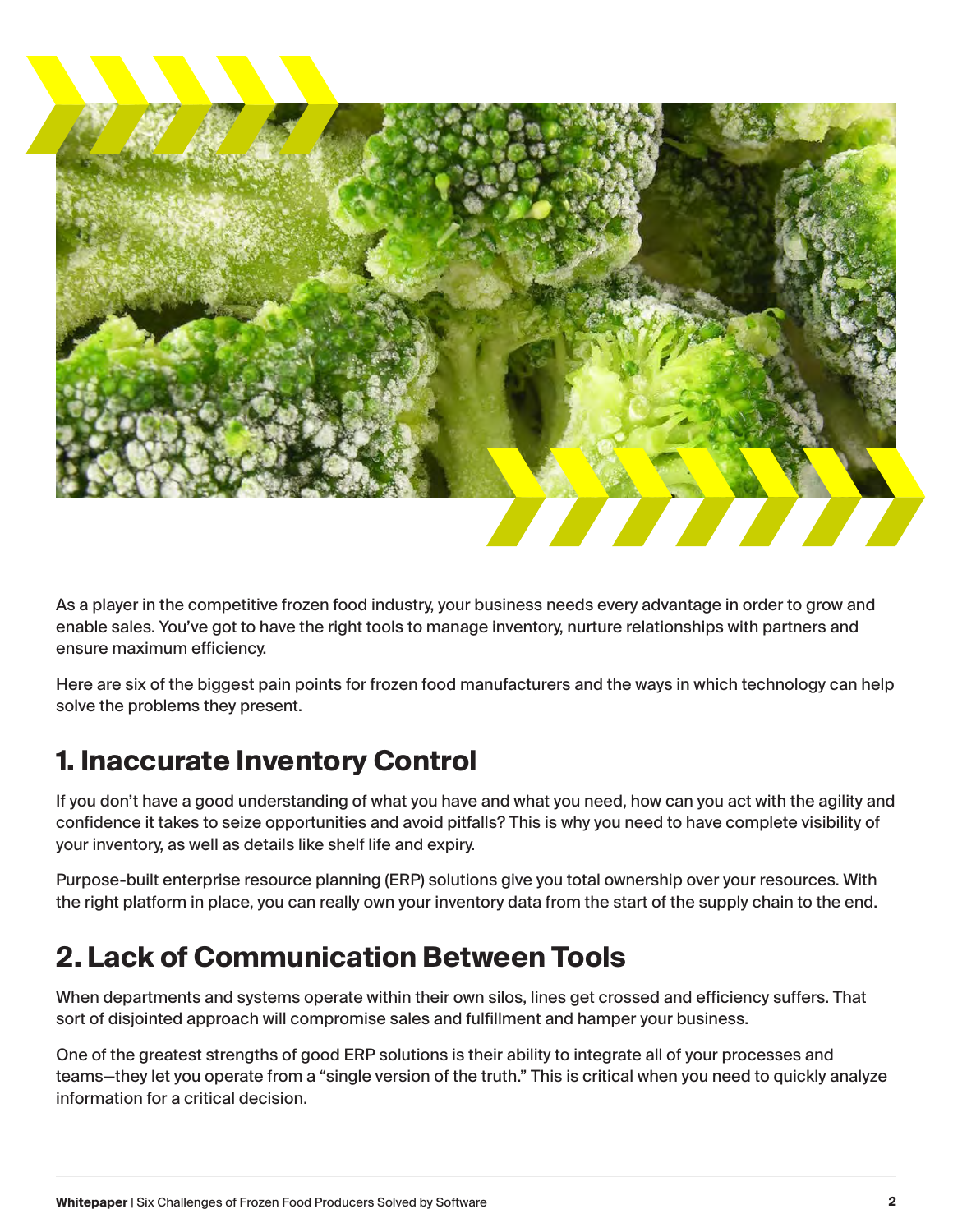### **3. Tight Profit Margins**

With companies competing to grab their share of the market, profit margins for frozen food businesses can be razor-thin. You've got to be as lean and streamlined as possible to get the most out of your procedures and products.

Food-specific ERP solutions can help you do just that. By employing smart automations and robust data visualizations, your business can fulfill orders faster, spend less on labor and minimize downtime—all of which serve to maximize revenue and cut back on unnecessary expenses.

### **4. Strict Industry and Government Standards**

National governments around the world have established their own standards and regulations for food products to protect consumers. This isn't an area where you can compromise, as penalties and recalls can cripple your operations when they arise.

ERP systems can't guarantee full compliance in every instance, but they can do a lot of the heavy lifting when it comes to making sure your products and operations are meeting all requirements. By properly configuring the important parameters and implementing regular checks for the various regulatory considerations, your business can minimize risks.



By employing **smart automations** and robust data visualizations, your business can fulfill orders faster, spend less on labor and minimize downtime - all of which serve to maximize revenue and cut back on **unneccessary expenses**.

#### **5. Consumer Demand for Sustainability**

A good product at a reasonable price is a good starting point, but your customers likely are looking for more from the companies they support. A commitment to sustainability—including but not limited to recycling and using eco-friendly materials—can help separate your business from the rest of the pack.

How does an ERP solution help lessen your environmental footprint? First off, everything is stored and transmitted digitally, so there's no more need for paper reports and logs. That alone is a huge improvement over older methods of record keeping.